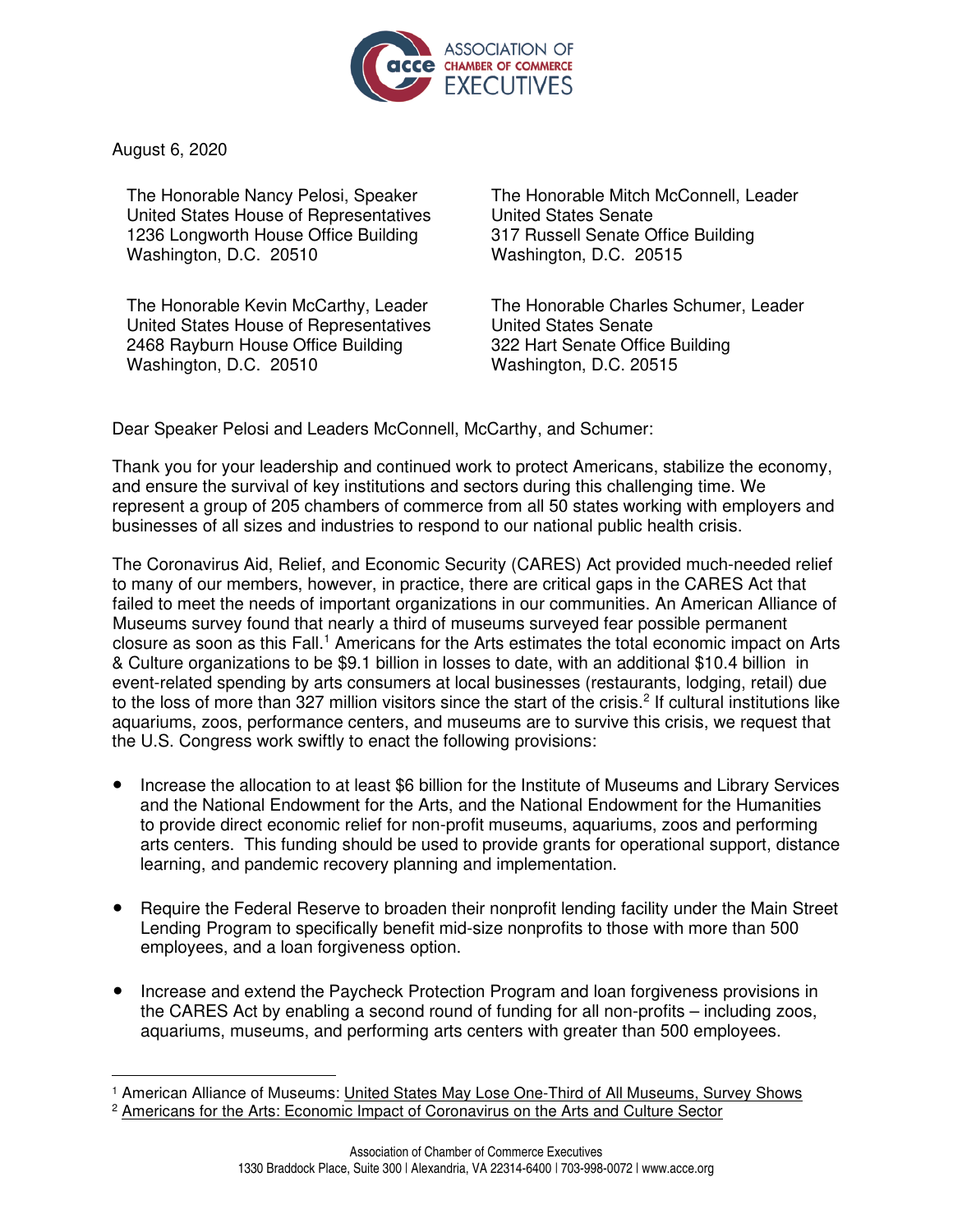● Expand the universal charitable deduction provision by enacting the provisions of S. 4032/H.R. 7324 to increase the amount to one-third of the standard deduction, allow all taxpayers to claim the deduction on both 2019 and 2020 returns including through amended 2019 returns, and extend the charitable deduction provided by the CARES Act through 2021.

Collectively, the nation's performing arts centers, museums, zoos, and aquariums are losing nearly \$33 million dollars a day due to closures and are in desperate need of significant federal support to continue to employ many thousands of people, rebuild our nation's tourism industry, and simply survive the months to come.<sup>[3](#page-1-0)</sup> As cash-based businesses, their economic stability depends on revenue generated from visitors. To date, more than 62,000 employees have been laid off, nearly 50,000 furloughed and an addition 8,000 jobs remain unfilled due to hiring freezes in the arts and culture sector. [4](#page-1-1) Over and above losses in earned revenue and unremitted expenses, these organizations are projecting a decline in charitable contributions as donors reassess their capacity to give.

These institutions are important to every community, exposing residents to creativity and education and enhancing their quality of life. Critically, as they are often the destination for visitors from surrounding communities, these institutions also serve as economic drivers responsible for drawing patronage to surrounding small businesses.

Combined, the items listed above represent the minimum required support mechanisms to ensure that Americans still have these venerable and treasured places of learning, inspiration, and connection in our communities when better days return, and we are all able to leave our homes, travel to favorite destinations, and spend time with our family and friends.

Sincerely,

**Alaska**

Greater Wasilla Chamber of Commerce

**Alabama** Mobile Area Chamber

### **Arkansas**

Greater Bentonville Area Chamber of Commerce Little Rock Regional Chamber

### **Arizona**

Greater Oro Valley Chamber of Commerce Greater Phoenix Chamber Mesa Chamber of Commerce Tempe Chamber of Commerce Visit Tucson

### **California**

Bay Area Council Berkeley Chamber of Commerce

### **Nebraska**

Greater Omaha Chamber Kearney Area Chamber of Commerce Lincoln Chamber of Commerce

### **New Hampshire**

Greater Dover Chamber of Commerce Greater Manchester Chamber Greater Rochester Chamber of Commerce

### **New Jersey**

Hunterdon County Chamber of Commerce New Jersey Chamber of Commerce Somerset County Business Partnership Southern Ocean County Chamber of Commerce The Princeton Mercer Regional Chamber

<span id="page-1-0"></span><sup>3</sup> American Alliance of Museums: [Advocacy](https://www.aam-us.org/2020/06/24/congress-to-consider-pandemic-relief-funding-and-fy-2021-appropriations-invite-congress-to-visit-your-museum-2020/) Alert

<span id="page-1-1"></span><sup>4</sup> Americans for the Arts: The Economic Impact of [Coronavirus](https://www.americansforthearts.org/by-topic/disaster-preparedness/the-economic-impact-of-coronavirus-on-the-arts-and-culture-sector) on the Arts and Culture Sector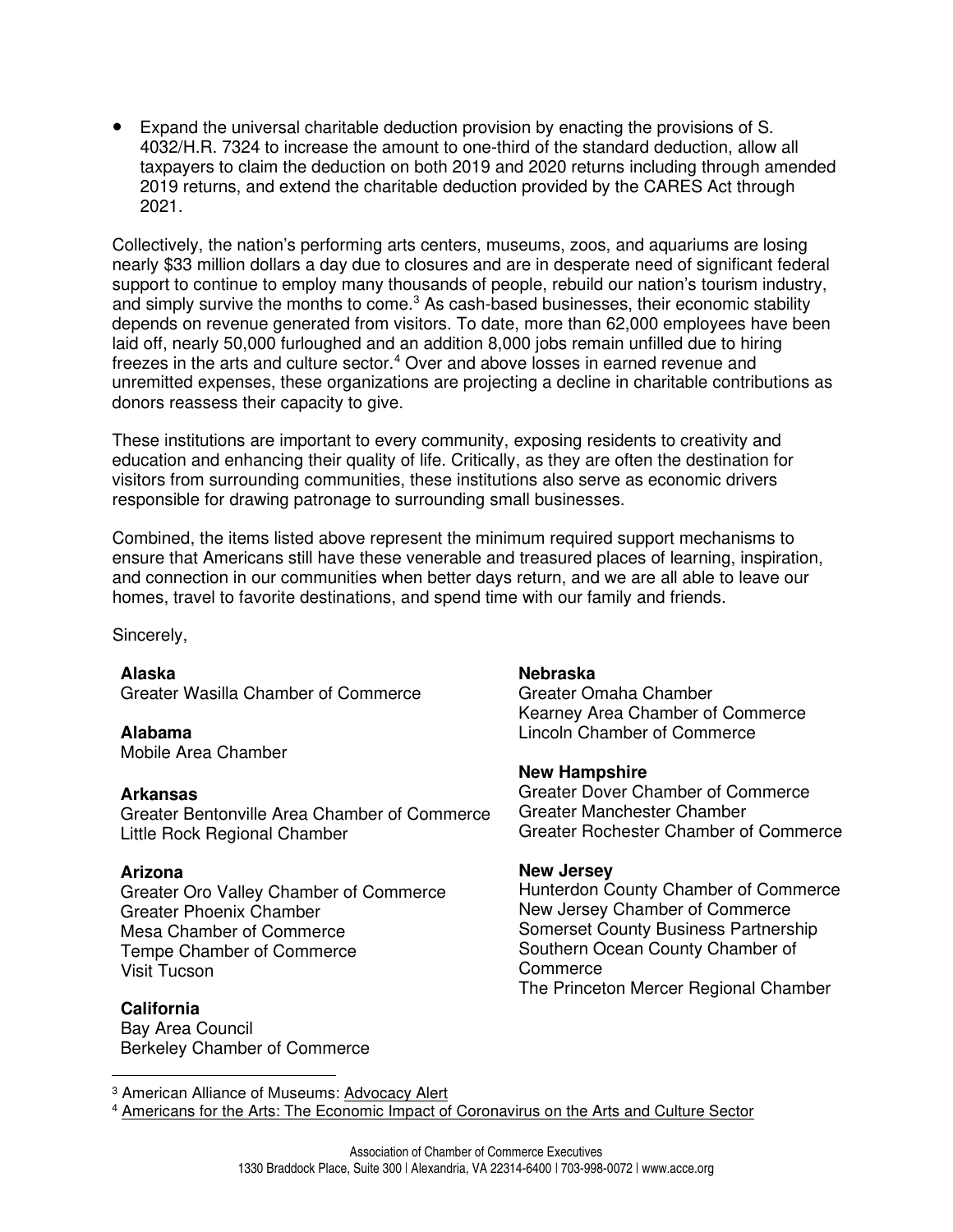Carmel Chamber of Commerce Coronado Chamber of Commerce Costa Mesa Chamber of Commerce Goleta Valley Historical Society Greater Irvine Chamber of Commerce La Habra Chamber of Commerce Los Angeles Area Chamber Monterey Peninsula Chamber of Commerce Oakland Metropolitan Chamber of Commerce Orange County Business Council Pacific Grove Chamber of Commerce Palm Desert Area Chamber of Commerce San Diego Asian Business Association San Diego Regional Chamber of Commerce San Francisco Chamber of Commerce Santa Ana Chamber of Commerce Santa Barbara South Coast Chamber of Commerce

Tompkins County Chamber of Commerce Yuba Sutter Chamber of Commerce

# **Colorado**

Aurora Chamber of Commerce Denver Metro Chamber of Commerce

## **Connecticut**

Central Connecticut Chambers of Commerce Chamber of Commerce of Eastern Connecticut Greater New Haven Chamber of Commerce Greater Norwalk Chamber of Commerce Metro Hartford Alliance

### **Delaware**

Delaware State Chamber of Commerce

### **Florida**

Amplify Clearwater ChamberSOUTH Coral Gables Chamber of Commerce Greater Miami Chamber of Commerce Jensen Beach Chamber of Commerce Lakeland Chamber of Commerce Miami-Dade Gay & Lesbian Chamber of **Commerce** Orlando Economic Partnership Seminole County Chamber St. Lucie County Chamber of Commerce Tampa Bay Chamber

### **Georgia**

Metro Atlanta Chamber of Commerce

## **New Mexico**

Greater Albuquerque Chamber of **Commerce** 

#### **Nevada**

The Reno+Sparks Chamber of Commerce Urban Chamber of Commerce Urban Chamber of Commerce Vegas Chamber

## **New York**

Buffalo Niagara Partnership Capital Region Chamber Cayuga County Chamber of Commerce Greater Binghamton Chamber of **Commerce** Greater Rochester Chamber of Commerce Greater Utica Chamber Mount Vernon Chamber of Commerce Queens Chamber of Commerce Staten Island Chamber of Commerce Visit Rochester

# **Ohio**

Cincinnati USA Regional Chamber Columbus Chamber of Commerce Dayton Area Chamber of Commerce Findlay Hancock County Chamber of **Commerce** Greater Akron Chamber Greater Cleveland Partnership Licking County Chamber of Commerce Willoughby Western Lake County Chamber of Commerce

### **Oklahoma**

Greater Oklahoma City Chamber Tulsa Regional Chamber

### **Oregon**

Portland Business Alliance

### **Pennsylvania**

Allentown Chamber of Commerce Bethlehem Chamber of Commerce Carbon Chamber & Economic Development **Corporation** Chamber of Commerce for Greater **Philadelphia** East Penn Area Chamber of Commerce Easton Area Chamber of Commerce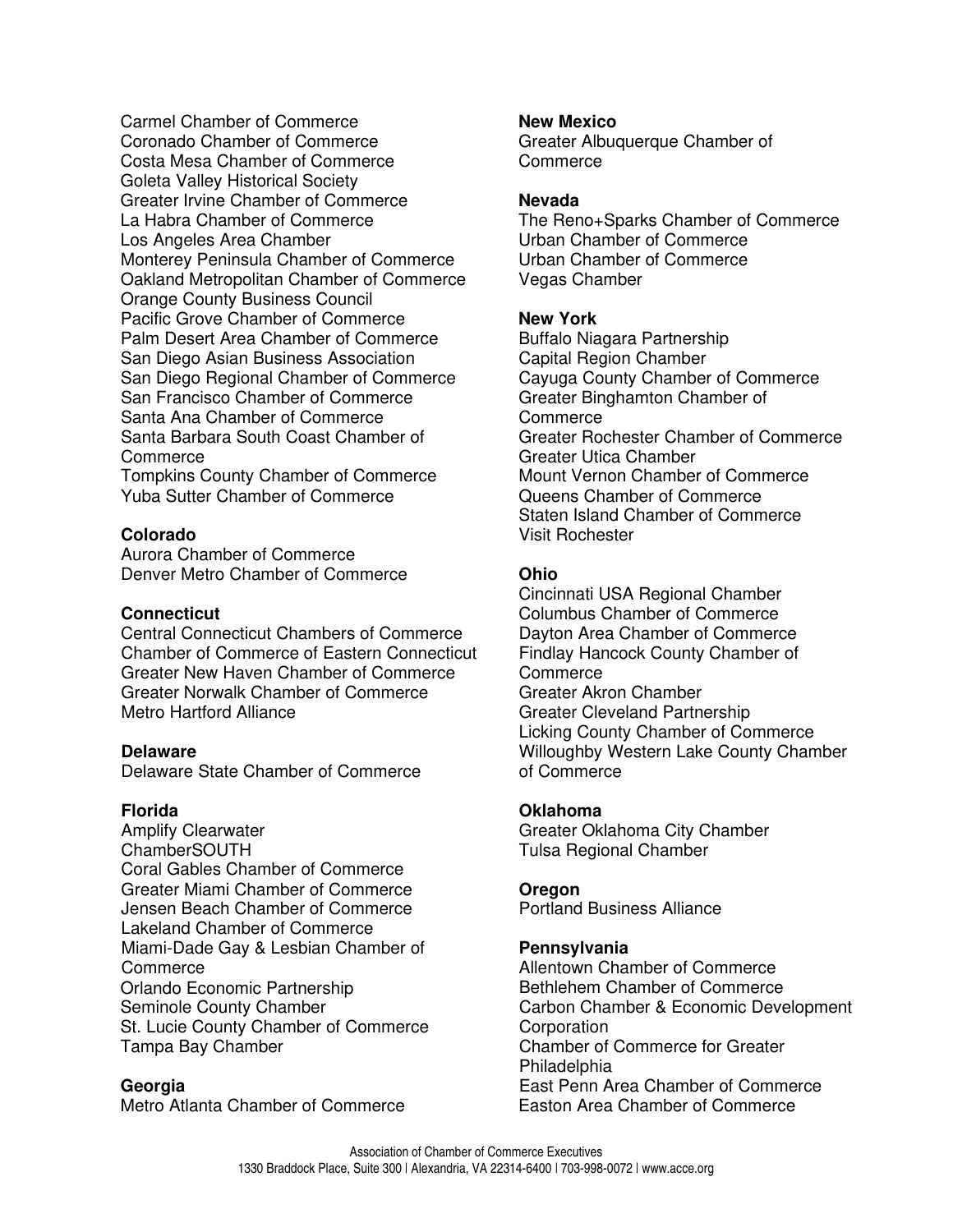# **Hawai'i**

Chamber of Commerce of Hawaii Hawai'i Island Chamber of Commerce Japanese Chamber of Commerce & Industry of Hawaii

## **Iowa**

DuBuque Area Chamber of Commerce Greater Des Moines Partnership Iowa City Area Business Partnership

# **Idaho**

Boise Metro Chamber

# **Illinois**

Chicagoland Chamber of Commerce Oak Lawn Chamber of Commerce Oak Park - River Forest Chamber of Commerce Orland Park Area Chamber of Commerce Peoria Area Chamber of Commerce Wicker Park Bucktown Chamber of Commerce

# **Indiana**

Indy Chamber Southwest Indiana Chamber of Commerce Terre Haute Chamber of Commerce

### **Kansas**

Newton Convention & Visitors Bureau Salina Area Chamber of Commerce

# **Kentucky**

Fleming County Chamber of Commerce Greater Louisville Inc. Marion County Chamber of Commerce Northern Kentucky Chamber of Commerce Paducah Area Chamber of Commerce

# **Louisiana**

Baton Rouge Area Chamber Central Louisiana Regional Chamber of **Commerce** 

### **Massachusetts**

Cape Cod Chamber of Commerce Greater Boston Chamber of Commerce Middlesex West Chamber of Commerce Nashoba Valley Chamber of Commerce Springfield Regional Chamber of Commerce Stoneham Chamber of Commerce Worcester Regional Chamber of Commerce

Emmaus Main Street Partners Erie Regional Chamber & Growth Partnership Greater Bath Area Chamber of Commerce Greater Lehigh Valley Chamber of **Commerce** Greater Northern Lehigh Chamber of Commerce Greater Pittsburgh Chamber of Commerce Harrisburg Regional Chamber & CREDC Hellertown-Lower Saucon Chamber of Commerce Lancaster Chamber of Commerce Nazareth Business Council Northampton Area Chamber of Commerce Phillipsburg Area Chamber of Commerce Pocono Chamber of Commerce Southern Lehigh Chamber of Commerce Western Lehigh Chamber of Commerce

# **Rhode Island**

Central Rhode Island Chamber of Commerce Greater Newport Chamber of Commerce Greater Providence Chamber of Commerce Southern Rhode Island Chamber of Commerce

### **South Carolina**

Beaufort Regional Chamber of Commerce Charleston Metro Chamber of Commerce Columbia Chamber of Commerce Greater Cayce - West Columbia Chamber of Commerce Greater Lexington Chamber and Visitor **Center** Greensboro Chamber of Commerce Greenville Chamber of Commerce Hilton Head Island-Bluffton Chamber of **Commerce** 

## **South Dakota**

Pierre Area Chamber of Commerce

# **Tennessee**

Chattanooga Area Chamber Greater Memphis Chamber Nashville Area Chamber of Commerce